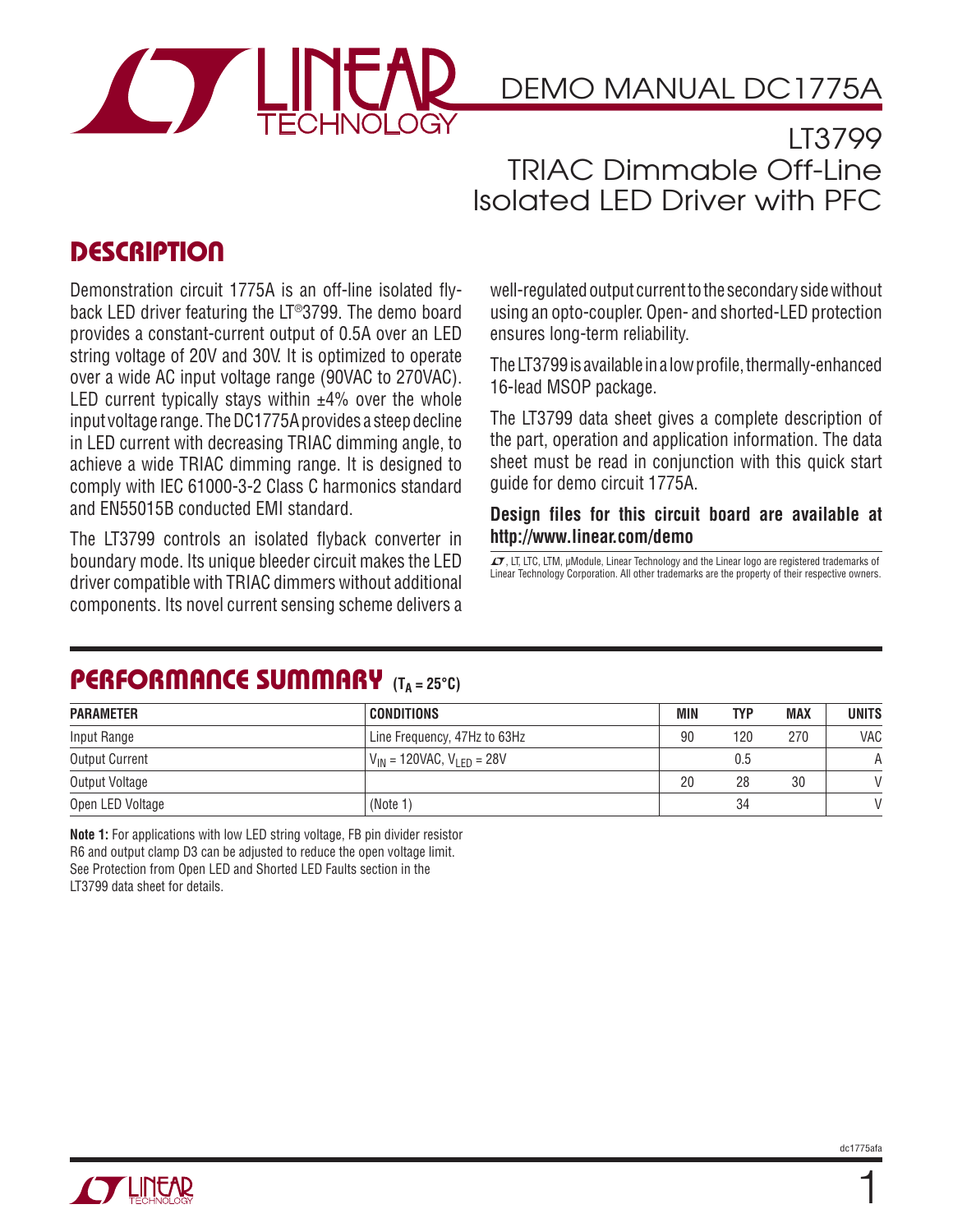#### IMPORTANT NOTE TO CUSTOMERS:

HIGH VOLTAGES ARE PRESENTED ON THE DEMO CIRCUIT, AND CAN LEAD TO LETHAL INJURIES TO HUMAN BODY. ONLY QUALIFIED PERSONNEL SHOULD. OPERATE IT. IT IS STRONGLY RECOMMENDED TO USE SAFETY GLASSES AND AN ISOLATION TRANSFORMER.

NOTE. IMPROPER COMPONENTS REPLACEMENT ON THE DEMO CIRCUIT CAN CAUSE PERFORMANCE DE-TERIORATIONS, CIRCUIT MALFUNCTION, PROPERTY DAMAGE, AND EVEN LIFE-THREATENING INJURIES. CONTACT LINEAR TECHNOLOGY APPLICATIONS EN-GINEERS FOR PROPER COMPONENT REPLACEMENT.

Demonstration circuit 1775A is easy to set up to evaluate the performance of the LT3799. Refer to Figure 1 for proper measurement equipment setup and follow the procedure below:

- 1. Connect a 0.5A LED string with forward voltage less than 30V, but greater than 20V, between LED+ and LED– terminals.
- 2. With power off, connect the input power supply to line (L) input and neutral (N) input.
- 3. Turn on the power at the input.

 Note: Make sure that the input voltage does not exceed the maximum input voltage (270VAC).

4. Check for the proper output current.

Once the proper output current is established, adjust the input voltage and/or the load and observe the output current regulation, efficiency, power factor and other parameters.



**Figure 1. Proper Measurement Equipment Setup**

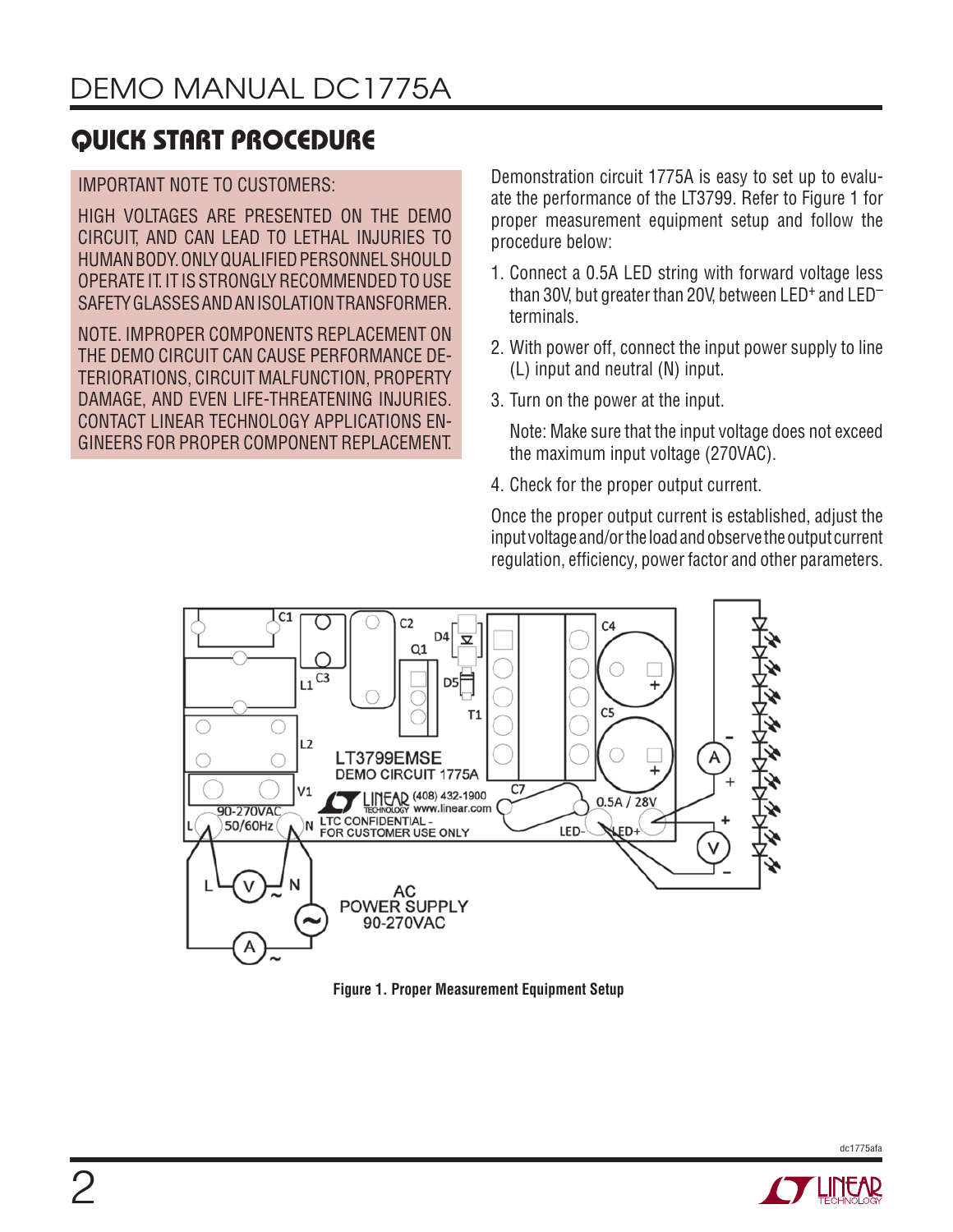

**Figure 2. Efficiency vs Input Voltage**

### **Input Line Voltage and Current**





**Figure 3. Power Factor vs Input Voltage**







**Figure 7. V<sub>IN</sub> = 270VAC** 

#### **Switch Node Voltage**



Figure 6.  $V_{IN}$  = 90VAC

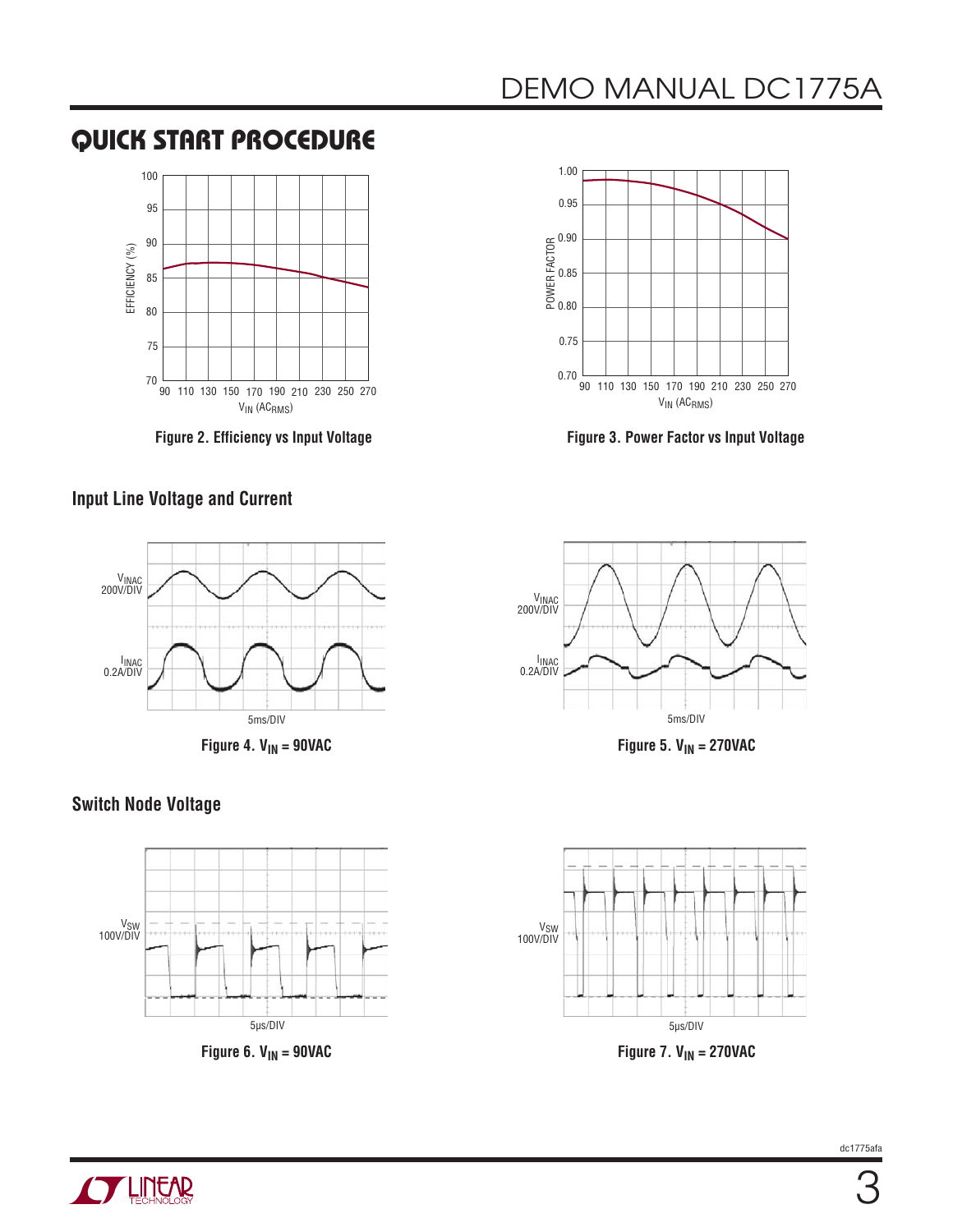**Output Voltage and Switch Node Voltage During Output Open**



Figure 8.  $V_{IN}$  = 90VAC



Figure 9.  $V_{IN}$  = 270VAC

### **Output Current and Switch Node Voltage During Output Short**



**Figure 10. V<sub>IN</sub> = 90VAC** 



**Figure 11. V<sub>IN</sub> = 270VAC** 

### **LED Current vs TRIAC Dimming Angle**



**Figure 12. LED Current vs TRIAC Dimming Angle: Solid Line, 120VAC 60Hz; Dot Line, 220VAC 50Hz. Note: For Different Types of TRIAC Dimmers, the Maximum and/or Minimum Dimming Angle May Vary, Which Gives Different Maximum and/or Minimum LED Current**

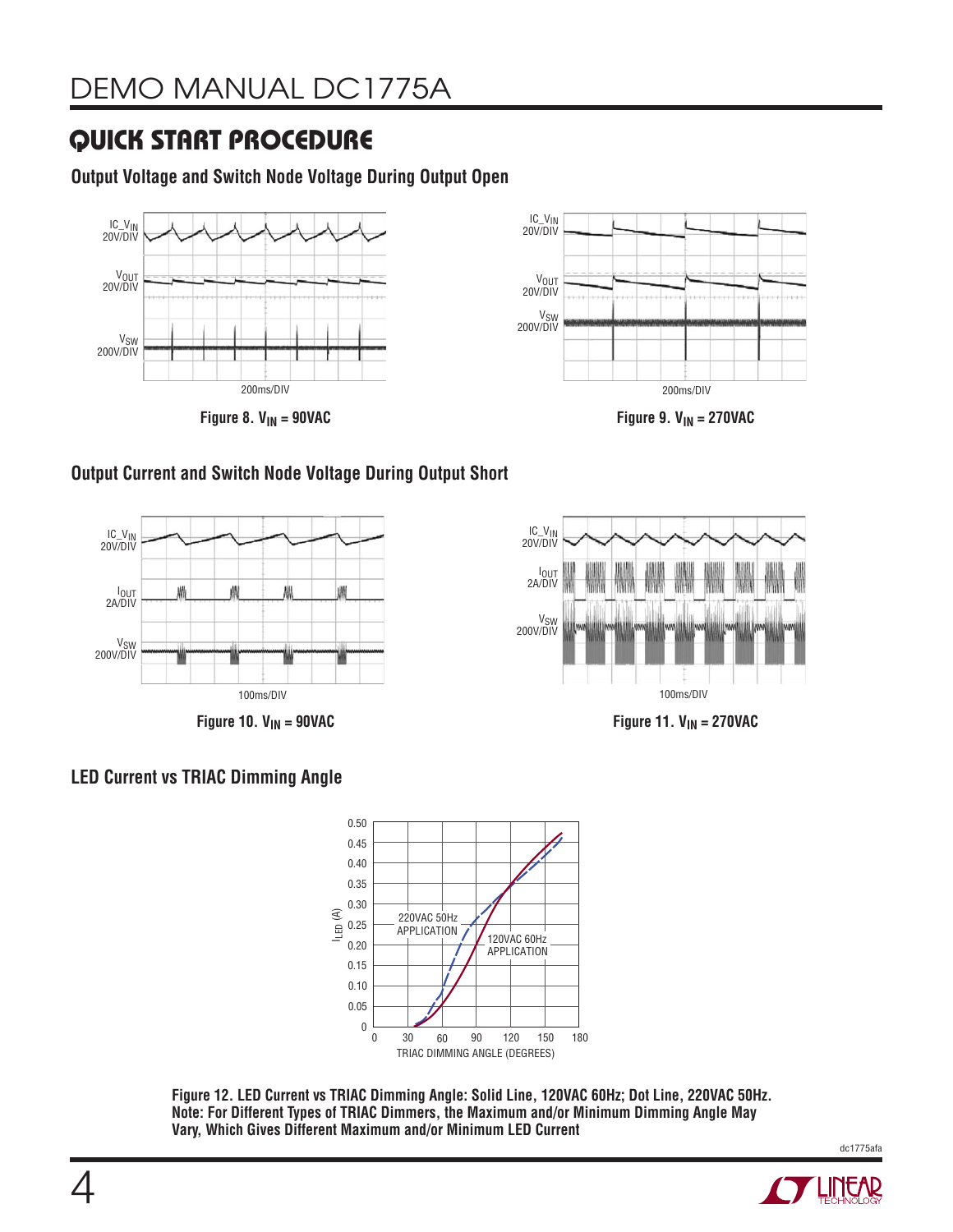**Input Voltage and Switch Node Voltage with 120VAC, 60Hz TRIAC Dimmer** 



**Figure 13. 165 Degree TRIAC Dimming Angle**



**Figure 14. 35 Degree TRIAC Dimming Angle**

#### **Input Voltage and Switch Node Voltage with 220VAC, 50Hz TRIAC Dimmer**



**Figure 15. 165 Degree TRIAC Dimming Angle**



**Figure 16. 35 Degree TRIAC Dimming Angle**

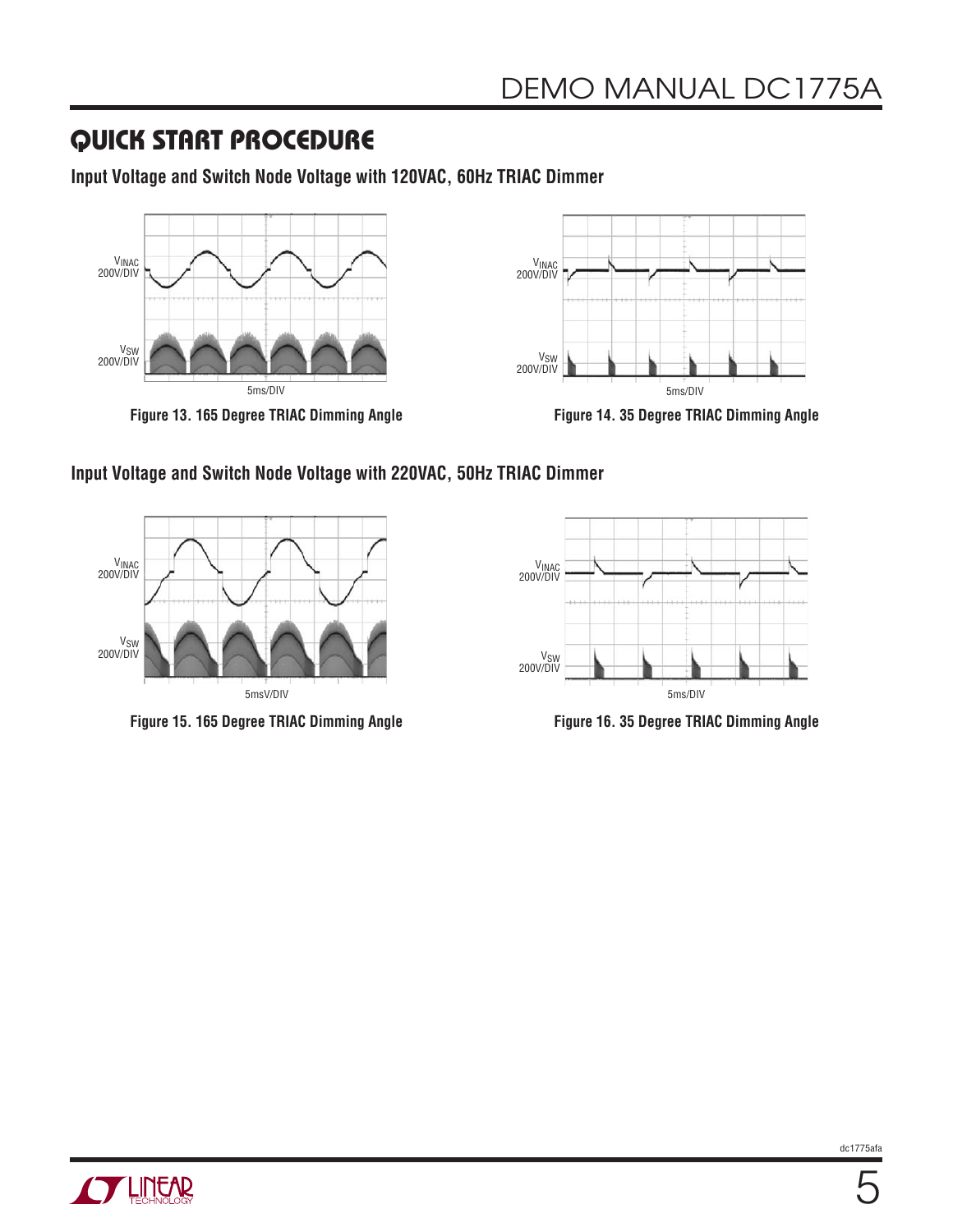# **PARTS LIST**

| <b>ITEM</b>                        |                | QTY REFERENCE                   | PART DESCRIPTION                           | <b>MANUFACTURER/PART NUMBER</b>   |  |  |  |
|------------------------------------|----------------|---------------------------------|--------------------------------------------|-----------------------------------|--|--|--|
| <b>Required Circuit Components</b> |                |                                 |                                            |                                   |  |  |  |
| 1                                  | 1              | B <sub>1</sub>                  | RECTIFIER, BRIDGE GP 600V 0.8A MINIDIP     | DIODES INC., HD06-T               |  |  |  |
| $\overline{c}$                     | 1              | C <sub>1</sub>                  | CAP., MKP 0.047µF 310VAC 20%               | VISHAY, BFC233921473              |  |  |  |
| $\,3$                              | 1              | C <sub>2</sub>                  | CAP, POLY 220nF 450V 10%                   | RUBYCON, 450MMK224K               |  |  |  |
| $\overline{4}$                     | 1              | C3                              | CAP., POLYESTER FILM 47nF 400V 10%         | VISHAY, BFC237051473              |  |  |  |
| $\overline{5}$                     | 2              | C4, C5                          | CAP., ALUM 330µF 50V 20% RADIAL            | PANASONIC, EEU-FR1H331L           |  |  |  |
| 6                                  | 1              | C6                              | CAP., CERAMIC 10µF 50V 10% 1210            | MURATA, GRM32ER71H106KA12L        |  |  |  |
| $\overline{7}$                     | 1              | C7                              | CAP., Y5U 2200pF 400VAC 20%                | VISHAY, 440LD22-R                 |  |  |  |
| 8                                  | 1              | C8                              | CAP, NPO 4.7pF 50V ±0.25PF 0603            | AVX, 06035A4R7CAT2A               |  |  |  |
| 9                                  | 1              | C9                              | CAP., X5R 2.2µF 16V 20% 0603               | TDK, C1608X5R1C225M               |  |  |  |
| 10                                 | 2              | C10, C13                        | CAP, X7R 0.1µF 16V 10% 0603                | AVX, 0603YC104KAT2A               |  |  |  |
| 11                                 | 1              | C11                             | CAP., X5R 4.7µF 25V 10% 0805               | AVX, 08053D475KAT2A               |  |  |  |
| 12                                 | 1              | C12                             | CAP, X7R 0.022µF 25V 10% 0603              | AVX 06033C223KAT1A                |  |  |  |
| 13                                 | 1              | D1                              | DIODE, SCHOTTKY 1A/200V POWERDI-123        | DIODES INC., DFLS1200-7           |  |  |  |
| 14                                 | $\overline{c}$ | D <sub>2</sub> , D <sub>6</sub> | DIODE, SWITCH 400MA 150V SOD123            | DIODES INC., BAV20W-7-F           |  |  |  |
| 15                                 | 1              | D <sub>3</sub>                  | DIODE, ZENER 1.5W                          | CENTRAL SEMI, CMZ5938B TR         |  |  |  |
| 16                                 | 1              | D <sub>4</sub>                  | TVS UNIDIRECT 600W 170V SMB                | DIODES INC., SMBJ170A-13-F        |  |  |  |
| 17                                 | 1              | D <sub>5</sub>                  | DIODE, ULTRAFAST RECOVERY RECTIFIER SOD123 | CENTRAL SEMI., CMMR1U-06          |  |  |  |
| 18                                 | 1              | F <sub>1</sub>                  | FUSE, 1A                                   | COOPER BUSSMANN, 1025FA1-R        |  |  |  |
| 19                                 | 1              | L1                              | IND, 750µH                                 | WURTH, 750311431                  |  |  |  |
| 20                                 | 1              | L2                              | IND, 39mH COMMON MODE CHOKE                | WURTH, 744821039                  |  |  |  |
| 21                                 | 1              | Q1                              | MOSFET N-CHAN., 650V/7A TO-220F            | FAIRCHILD SEMI., FQPF7N65C        |  |  |  |
| 22                                 | 1              | Q2                              | TRANS., PNP 40V 300MW SMD SOT23-3          | DIODES INC., MMBT3906-7-F         |  |  |  |
| 23                                 | 2              | R1, R2                          | RES., CHIP 249Ω 0.5W 1% 1210               | VISHAY, CRCW1210249RFKEA          |  |  |  |
| 24                                 | 2              | R3, R21                         | RES., CHIP 100k 0.06W 5% 0603              | YAGEO, RC0603JR-07100KL           |  |  |  |
| 25                                 | 1              | R <sub>4</sub>                  | RES., CHIP 8.06k 0.25W 1% 1206             | YAGEO, RC1206FR-078K06L           |  |  |  |
| 26                                 | $\overline{c}$ | R5, R17                         | RES., CHIP 20Ω 0.06W 5% 0603               | YAGEO, RC0603JR-0720RL            |  |  |  |
| 27                                 | 1              | R <sub>6</sub>                  | RES., CHIP 4.53k 0.06W 1% 0603             | YAGEO, RC0603FR-074K53L           |  |  |  |
| 28                                 | 4              | R7, R8, R12, R13                | RES., CHIP 499k 0.25W 1% 1206              | YAGEO, RC1206FR-07499KL           |  |  |  |
| 29                                 | 1              | R9                              | RES., CHIP 130k 0.25W 1% 1206              | VISHAY, CRCW1206130KFKEA          |  |  |  |
| 30                                 | 1              | R <sub>10</sub>                 | RES., CHIP 2k 0.06W 5% 0603                | YAGEO, RC0603JR-072KL             |  |  |  |
| 31                                 | 1              | R <sub>11</sub>                 | RES., CHIP 590k 0.06W 1% 0603              | VISHAY, CRCW0603590KFKEA          |  |  |  |
| 32                                 |                | R <sub>14</sub>                 | RES., CHIP 100k 0.25W 5% 1206              | VISHAY, CRCW1206100KJNEA          |  |  |  |
| 33                                 | 1              | R <sub>15</sub>                 | RES., CHIP 32.4k 0.06W 1% 0603             | VISHAY, CRCW060332K4FKEA          |  |  |  |
| 34                                 | 1              | R <sub>16</sub>                 | RES., CHIP 3.48k 0.06W 1% 0603             | YAGEO, RC0603FR-073K48L           |  |  |  |
| 35                                 | 1              | R <sub>18</sub>                 | RES., CHIP 40.2k 0.06W 1% 0603             | VISHAY, CRCW060340K2FKEA          |  |  |  |
| 36                                 | 1              | R <sub>19</sub>                 | RES., CHIP 15k 0.06W 5% 0603               | YAGEO, RC0603JR-0715KL            |  |  |  |
| 37                                 | 1              | R <sub>20</sub>                 | RES., CHIP 0.1Ω 0.25W 1% 1206              | YAGEO, PT1206FR-070R1L            |  |  |  |
| 38                                 | 1              | R <sub>22</sub>                 | RES., CHIP 10.7k 0.06W 1% 0603             | VISHAY, CRCW060310K7FKEB          |  |  |  |
| 39                                 | 1              | T1                              | XFMR., 700µH, 10kHz ±10%                   | WURTH ELEKTRONIK, 7508111417      |  |  |  |
| 40                                 | 1              | U1                              | IC, TRIAC DIMMABLE OFFLINE LED DRIVER      | LINEAR TECH., LT3799EMSE#PBF      |  |  |  |
| 41                                 | 1              | V <sub>1</sub>                  | VARISTOR 320V <sub>RMS</sub> 13.5MM RADIAL | VISHAY, VDRS10P320BSE             |  |  |  |
| 42                                 | 1              |                                 | FAB, 1775A REV 4. PCB                      | DEMO CIRCUIT 1775A                |  |  |  |
| Hardware-For Demo Board Only:      |                |                                 |                                            |                                   |  |  |  |
| 1.                                 | 4              | E1, E2, E4, E5                  | TURRET, TESTPOINT                          | MILL MAX, 2501-2-00-80-00-00-07-0 |  |  |  |
| $\overline{2}$                     |                |                                 | STENCIL (TOP AND BOTTOM)                   | STENCIL DC1775A                   |  |  |  |

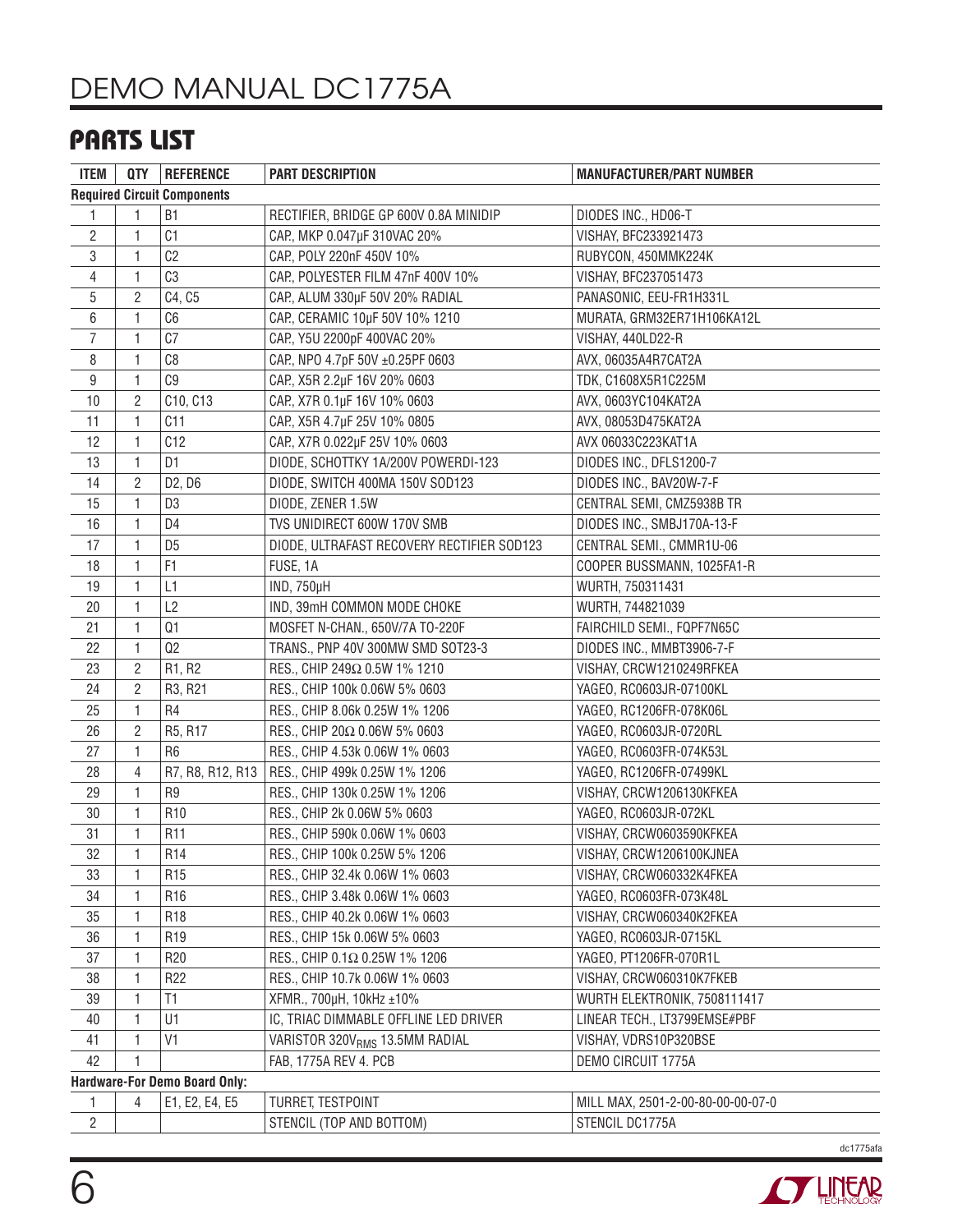### **SCHEMATIC DIAGRAM**





Information furnished by Linear Technology Corporation is believed to be accurate and reliable. However, no responsibility is assumed for its use. Linear Technology Corporation makes no representation that the interconnection of its circuits as described herein will not infringe on existing patent rights. dc1775afa

7